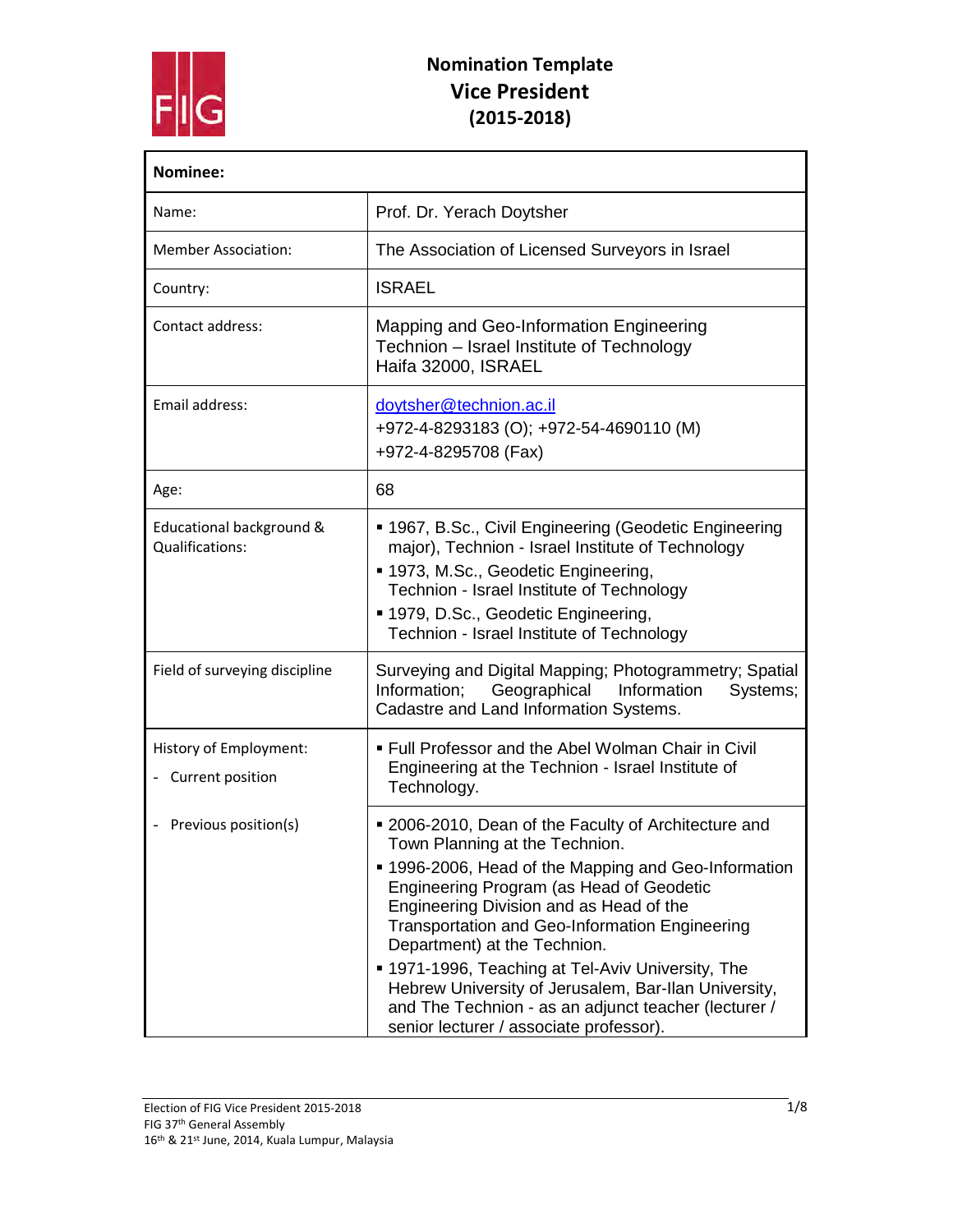

| ■ 1975-1996, Self-employed Geodetic Engineer,<br>professional consulting and geodetic guidance for<br>many private and public bodies, among these several<br>ministries, Survey of Israel, Israel Lands<br>Administration, private companies in Israel and abroad<br>and others. |
|----------------------------------------------------------------------------------------------------------------------------------------------------------------------------------------------------------------------------------------------------------------------------------|
| ■ 1967-1975, Governmental employee, Geodetic<br>Engineer, Head of Computing Section and Head of<br>Automation Division at the Survey of Israel.                                                                                                                                  |
|                                                                                                                                                                                                                                                                                  |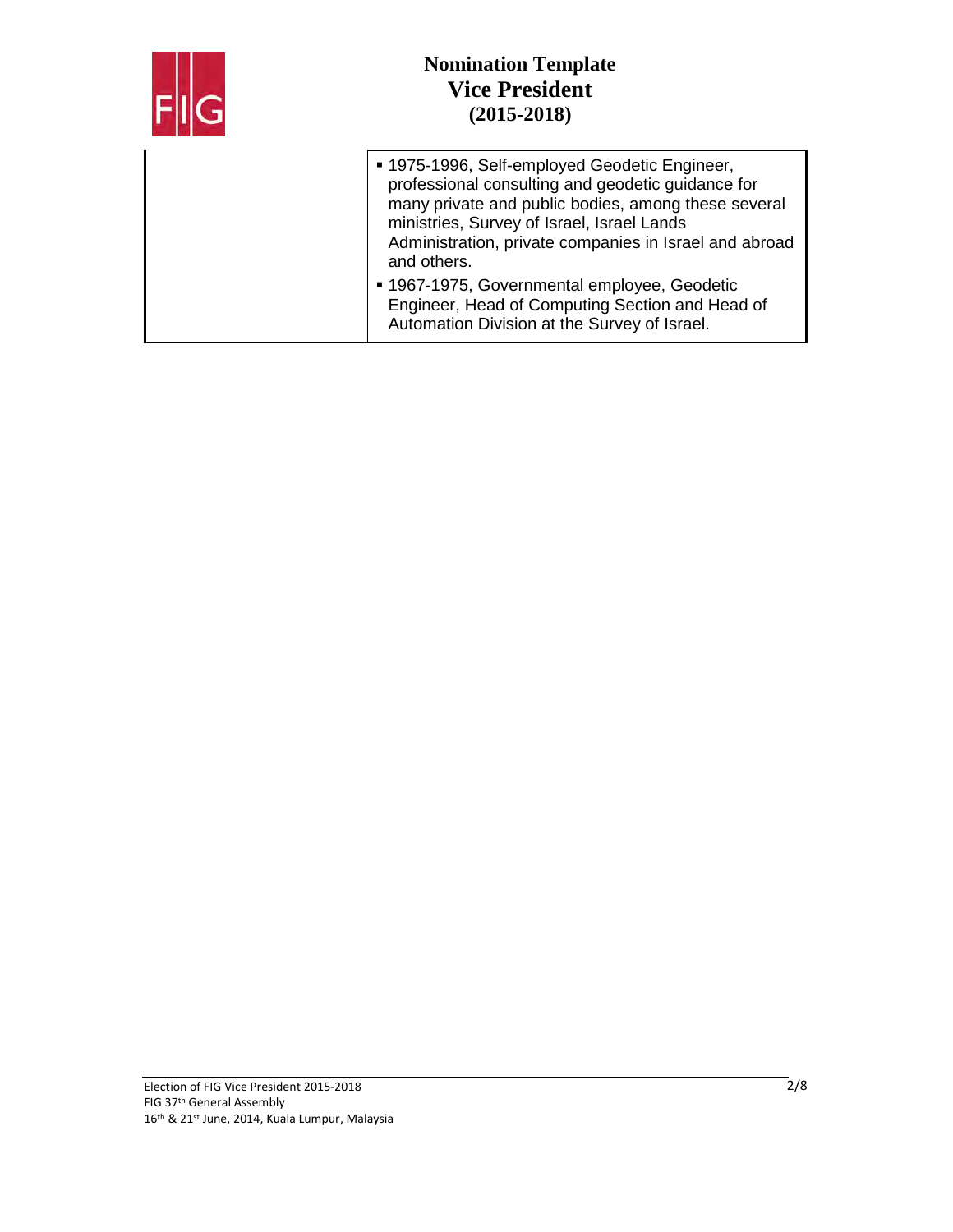

| Nominee:                                                                      |                                                                                                                                                                                                                                                                                                                          |
|-------------------------------------------------------------------------------|--------------------------------------------------------------------------------------------------------------------------------------------------------------------------------------------------------------------------------------------------------------------------------------------------------------------------|
| Position of Trust:<br>- Current position(s)                                   | • President, Association of Licensed Surveyors in Israel<br>• Chair, FIG Commission 3 on Spatial Information<br>Management (until 12/2014)<br>ACCO Representative to the FIG Council (until<br>12/2014)                                                                                                                  |
| Previous position(s)                                                          | Several positions, inter alia,                                                                                                                                                                                                                                                                                           |
|                                                                               | • 2005-present, Member of the Advisory Guiding<br>Committee in Geodesy and Cadastre to the Director<br>General of the Survey of Israel.                                                                                                                                                                                  |
|                                                                               | ■ 2003-2006, Member of the Appointment and<br>Promotion Senate Committee, Technion - Israel<br>Institute of Technology.                                                                                                                                                                                                  |
|                                                                               | ■ 2002-2004, Member of the governmental steering<br>committee, 3D Cadastre in Israel.                                                                                                                                                                                                                                    |
|                                                                               | ■ 1995-1998, Member in a committee for renewing the<br>Israeli surveying regulations.                                                                                                                                                                                                                                    |
| FIG Positions/Responsibilities:<br>- Current position(s)/<br>responsibilities | • Chair, FIG Commission 3 on Spatial Information<br>Management (until 12/2014)                                                                                                                                                                                                                                           |
|                                                                               | • ACCO Representative to the FIG Council (until<br>12/2014)                                                                                                                                                                                                                                                              |
| Previous position(s)/<br>responsibilities                                     | ■ 2007-2010, Annual Commission 3 workshops, Chair of<br>the Peer Review Committee.                                                                                                                                                                                                                                       |
|                                                                               | ■ 2002-2006, Commission 3, Co-Chair, Working Group<br>on 3D Cadastre, Inter-Commission activity of<br>Commission 3 and 7.                                                                                                                                                                                                |
|                                                                               | ■ 1998-2002, Commission 3, Co-Chair, Working Group<br>1 (Technical Aspects of SIM).                                                                                                                                                                                                                                      |
| Other activities in FIG                                                       | During the last 20-25 years have participated in most of<br>FIG congresses and annual working weeks, as well as<br>in many other FIG workshops. Have delivered a large<br>number of invited speeches and presentations on<br>subjects of Surveying, Cadastre, Spatial information and<br>GIS management in these events. |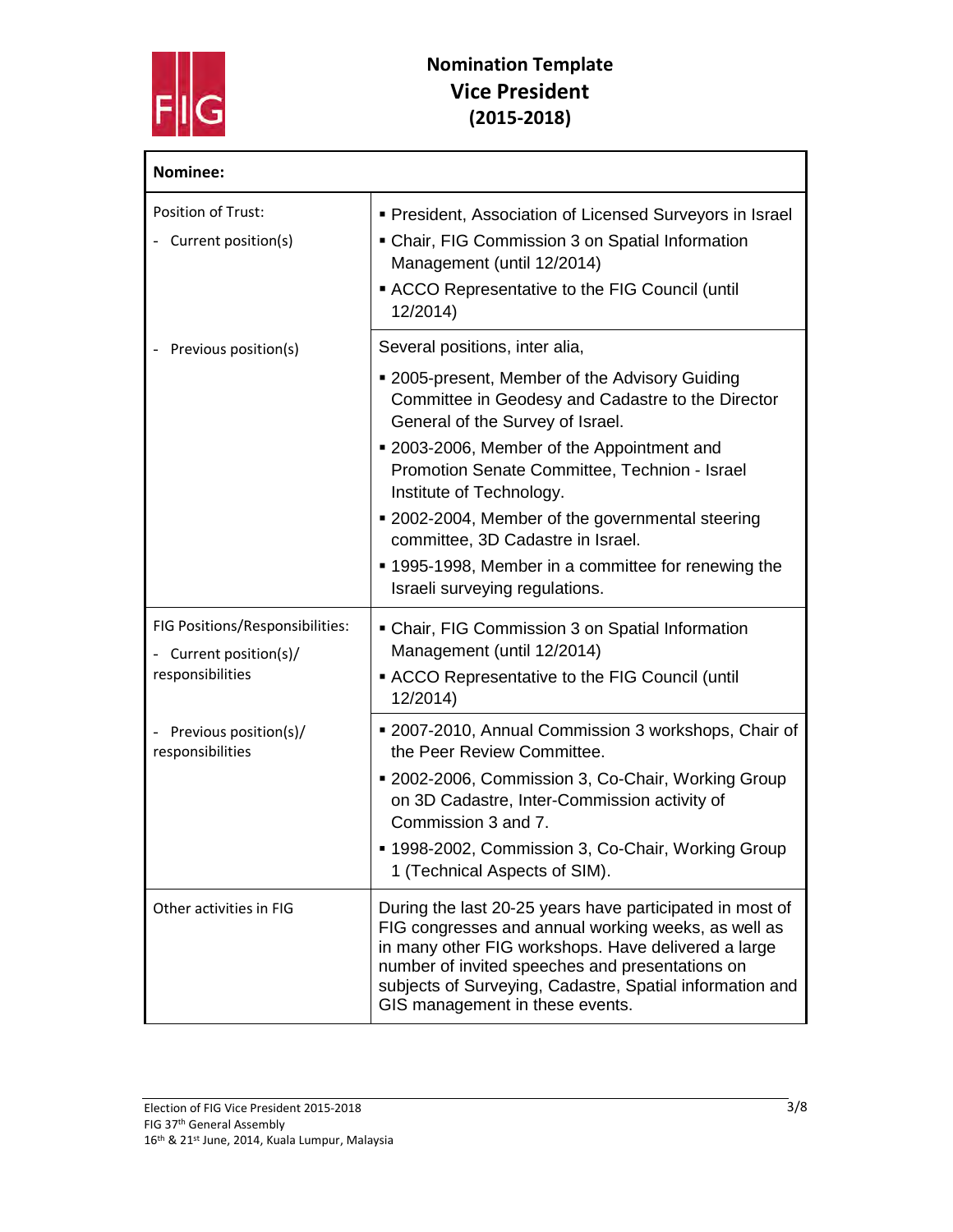

| <b>Nominee's statement</b>                                   |                                                                                                                                                                                                                                                                                                                                                                                                                                                                                                                                                                                                                                                                                                                |
|--------------------------------------------------------------|----------------------------------------------------------------------------------------------------------------------------------------------------------------------------------------------------------------------------------------------------------------------------------------------------------------------------------------------------------------------------------------------------------------------------------------------------------------------------------------------------------------------------------------------------------------------------------------------------------------------------------------------------------------------------------------------------------------|
| My motivation to be FIG Vice<br>President:                   | During more than 45 years of my professional career I<br>have gained considerable experience both as a<br>practitioner engineer as well as an academic professor -<br>researcher and teacher. The experience I have gained in<br>the fields of digital mapping and photogrammetry, GIS,<br>Cadastre and LIS, is very relevant to FIG activity.                                                                                                                                                                                                                                                                                                                                                                 |
|                                                              | Over the years I have accumulated significant<br>managerial experience both in the private and in the<br>public sectors as well as in the academia. Inter alia, I<br>was head of a large government department, I was a<br>professional manager of private geomatics firms, and I<br>have served as head of a department and dean of a<br>Faculty at the Technion. This managerial experience<br>would be very useful for the position of FIG Vice<br>President and member of the council.                                                                                                                                                                                                                     |
|                                                              | Relying on my past experience, capabilities and<br>managerial background in various areas, all relevant to<br>FIG activities, I intend to devote my time and efforts to<br>developing FIG agenda for the benefits of the<br>international surveying community.                                                                                                                                                                                                                                                                                                                                                                                                                                                 |
| What I can offer in support of<br>FIG's aims and objectives: | I am extensively involved in FIG matters for many years<br>now, and since the mid-1990s I am the Israeli national<br>delegate to commission 3. As an active member in<br>commission 3, I did my best to contribute to its activity,<br>to share my knowledge and experience with my<br>colleagues and delegates, and to actively participate in<br>conferences and workshops. Since 2011, I am the chair<br>of commission 3.                                                                                                                                                                                                                                                                                   |
|                                                              | Facing the challenges of our profession in the 21st<br>century, I am confident that I can assist the new elected<br>president and the council in continuing its very<br>successful and important work as leading internationally<br>the surveying profession. I am ready to fulfil tasks and<br>be responsible for topics that will be given to me by the<br>elected president. I would like to encourage surveying<br>and mapping associations and organizations in general<br>and academic departments in particular to join FIG, to<br>encourage delegates from all countries to participate<br>and contribute to FIG; to help organizing annual<br>workshops focusing on specific predefined topics within |
|                                                              | the 10 FIG commissions agenda; and to motivate<br>professionals from industry and academia to participate                                                                                                                                                                                                                                                                                                                                                                                                                                                                                                                                                                                                      |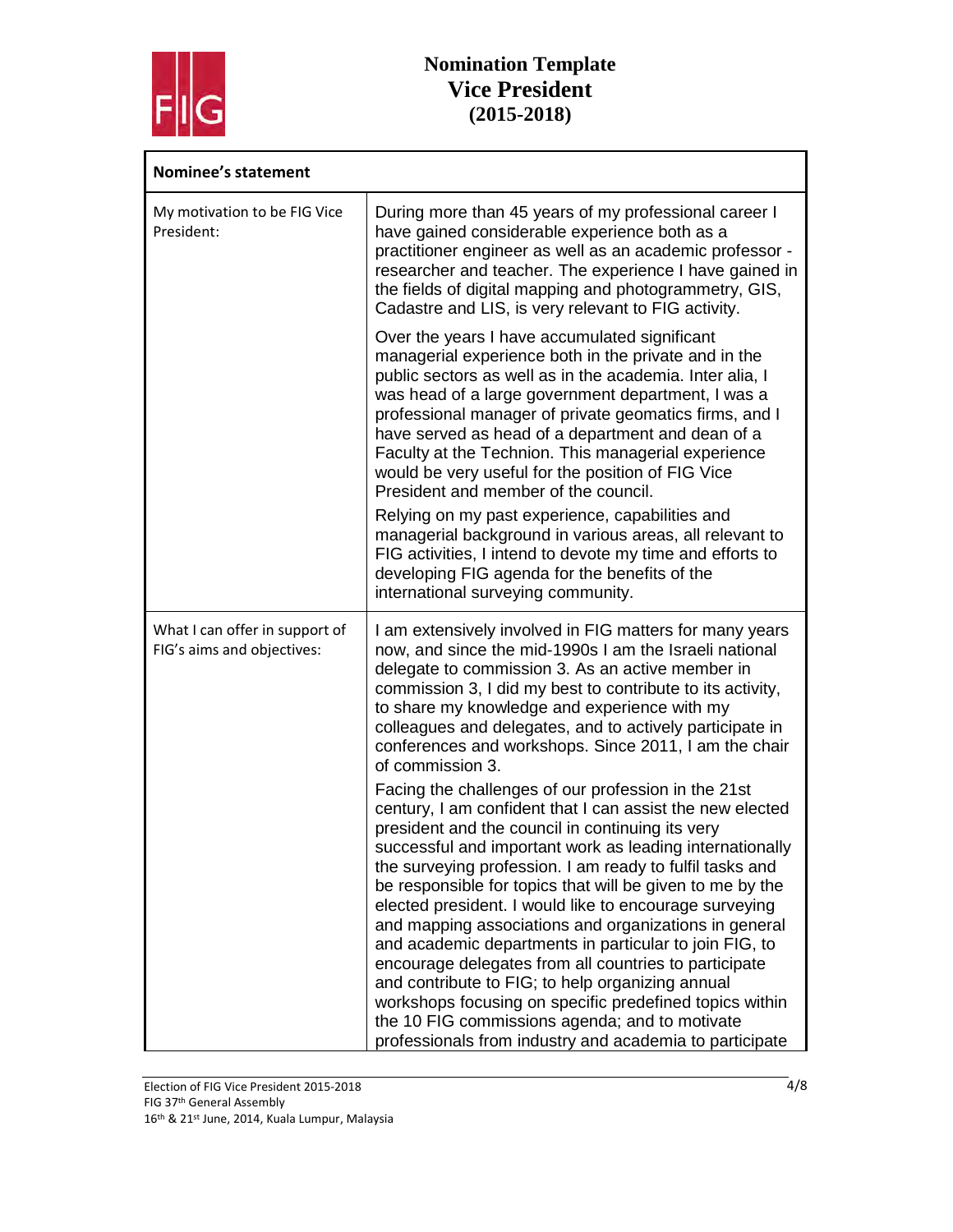

|                                                           | and contribute with their know-how for the benefit of our<br>profession and our society.                                                                                                                                                                                                                                                                 |
|-----------------------------------------------------------|----------------------------------------------------------------------------------------------------------------------------------------------------------------------------------------------------------------------------------------------------------------------------------------------------------------------------------------------------------|
| My key skills for the Vice<br>Presidency and FIG Council: | Rich background of practical professional activities and<br>background as a researcher and professor; Managerial<br>background and experience; Long history of activity within<br>FIG in general and in Commission 3 in particular;<br>Acquaintance with FIG goals and missions; Willingness to<br>devote time and effort towards the prosperity of FIG. |
| Any other supporting<br>information:                      | Have the capabilities, inter alia, to motivate people to<br>professionally contribute, to initiate and organize<br>professional conferences, to establish multi-disciplinary<br>working groups - all that - to promoting the surveying<br>and the mapping profession and community.                                                                      |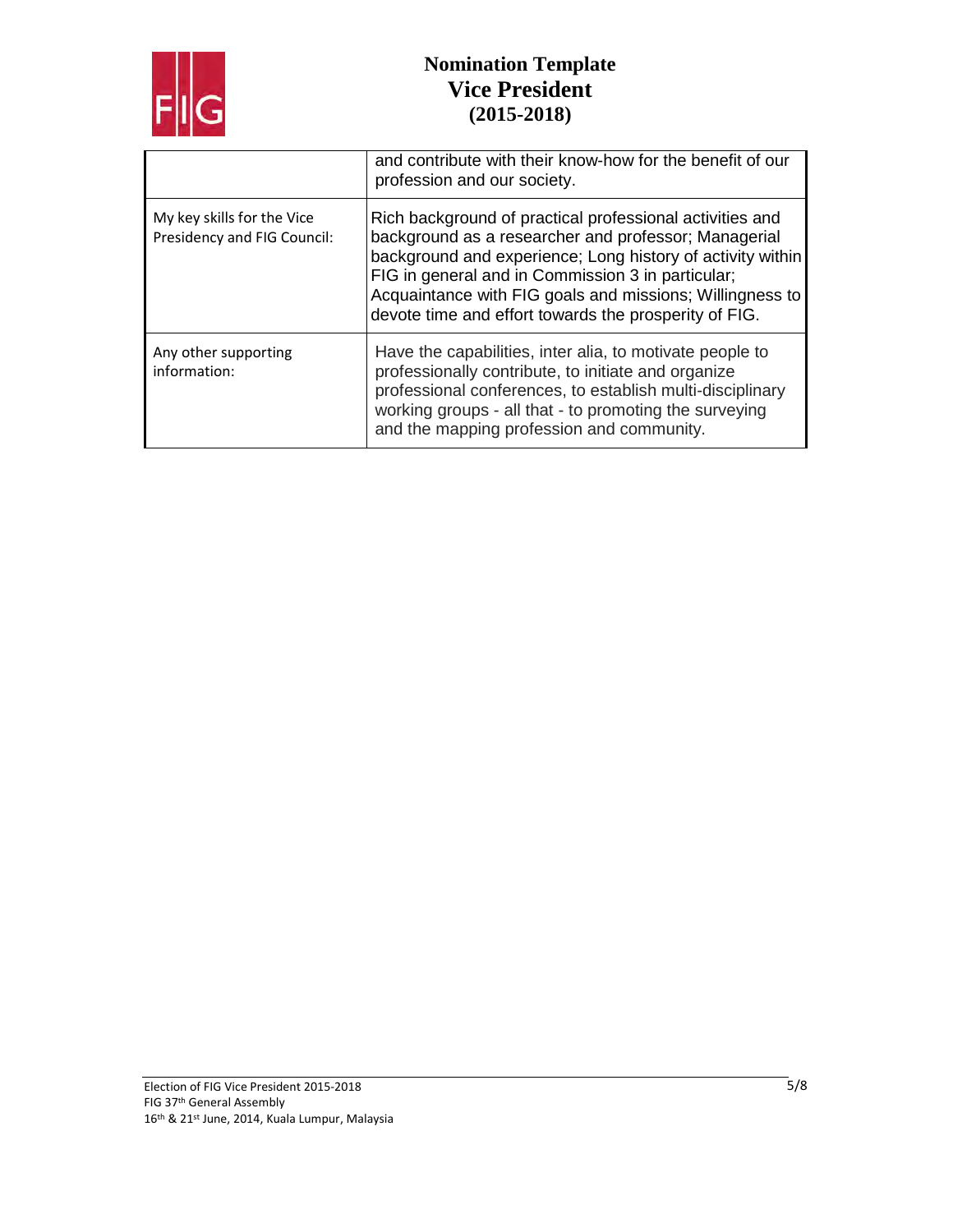

| <b>Nominator</b>                                    |                                                                                                                                                                                                                                                                                                                                                                                                                                                                                                                                                                                                                                                                                                                       |
|-----------------------------------------------------|-----------------------------------------------------------------------------------------------------------------------------------------------------------------------------------------------------------------------------------------------------------------------------------------------------------------------------------------------------------------------------------------------------------------------------------------------------------------------------------------------------------------------------------------------------------------------------------------------------------------------------------------------------------------------------------------------------------------------|
| Name of Member Association:                         | The Association of Licensed Surveyors in Israel                                                                                                                                                                                                                                                                                                                                                                                                                                                                                                                                                                                                                                                                       |
| Name of Proposer:                                   | Mr. Joseph Kraus,                                                                                                                                                                                                                                                                                                                                                                                                                                                                                                                                                                                                                                                                                                     |
| Position in Association                             | <b>Honorary President</b>                                                                                                                                                                                                                                                                                                                                                                                                                                                                                                                                                                                                                                                                                             |
| Contact address:                                    | 34 Itzhak Sadeh St., P.O. BOX 51668,<br>Tel Aviv 67212, ISRAEL                                                                                                                                                                                                                                                                                                                                                                                                                                                                                                                                                                                                                                                        |
| <b>Email address</b>                                | alsi@alsi.org.il                                                                                                                                                                                                                                                                                                                                                                                                                                                                                                                                                                                                                                                                                                      |
| <b>Proposer's Statement</b>                         |                                                                                                                                                                                                                                                                                                                                                                                                                                                                                                                                                                                                                                                                                                                       |
| Why the Association wants to<br>propose the Nominee | Professor Doytsher holds BSc, MSc and DSc degrees in<br>Geodesy, and is a Full Professor of Mapping and Geo-<br>Information Engineering at the Technion. He has a long<br>history of practical engineering and land surveying<br>experience in the public and private sectors in Israel,<br>and has significantly contributed to our profession.<br>Throughout last decades he has developed new<br>standards and ideas in order to face the new challenges<br>of our profession. His extensive research experience in<br>the different aspects of Cadastre, mapping and<br>surveying, which are all relevant to FIG activity, is also<br>worth mentioning.<br>Since 2011, Professor Doytsher serves as the president |
|                                                     | of the Association of Licensed Surveyors in Israel, and<br>is very successful in this position. Organizing<br>professional courses to promote the professional level of<br>the licensed surveyors in Israel, organizing annual<br>fruitful conferences, and to move forward the level and<br>quality of the surveying profession - all of which will<br>constitute a significant asset in his role as FIG Vice<br>President, once elected.                                                                                                                                                                                                                                                                            |
|                                                     | Professor Doytsher is extensively involved in FIG<br>matters. He is the Israeli national delegate to<br>commission 3 for many years now, and had participated<br>in many FIG conferences and workshops, sharing his<br>experience by lecturing on his fields of expertise.                                                                                                                                                                                                                                                                                                                                                                                                                                            |
|                                                     | In his current positions as chair of FIG commission 3<br>and the ACCO Representative to the FIG council, he<br>has demonstrated his professionalism and skills, and<br>contributed greatly to the success of FIG. The annual                                                                                                                                                                                                                                                                                                                                                                                                                                                                                          |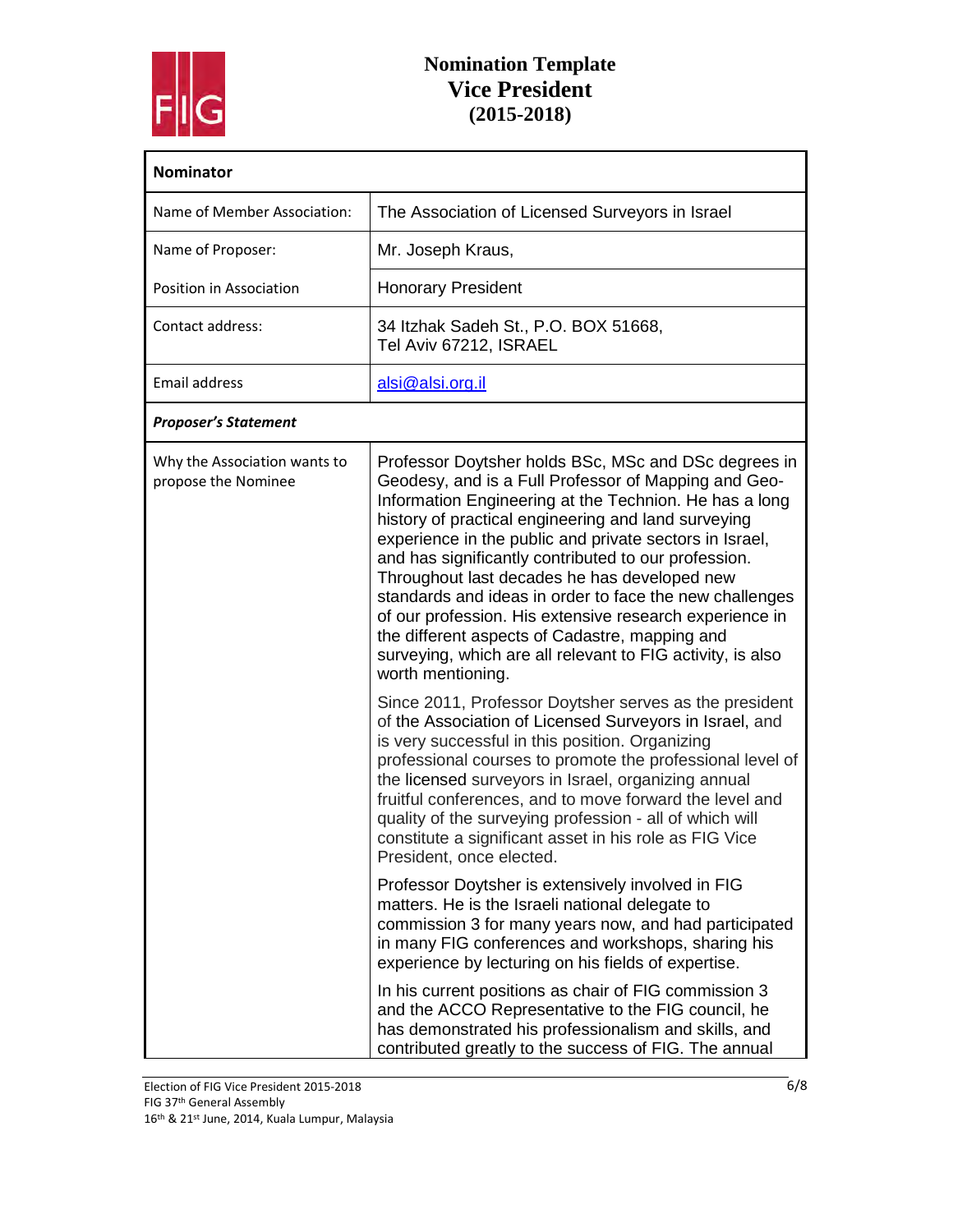

|                                                                                                                                      | conferences/workshops he had organized with a large<br>number of participants and high professional standards<br>are undoubtedly a significant contribution to FIG and its<br>assets.                                         |
|--------------------------------------------------------------------------------------------------------------------------------------|-------------------------------------------------------------------------------------------------------------------------------------------------------------------------------------------------------------------------------|
| What support (financial,<br>administrative and others) can<br>the Association provide to the<br>Nominee if elected Vice<br>President | The Association of Licensed Surveyors in Israel will give<br>full administrative, professional and financial support to<br>Professor Doytsher in fulfillment of his task as FIG Vice<br>President, once he will be elected.   |
| Any other supporting<br>information:                                                                                                 | The Association of Licensed Surveyors in Israel will<br>support Professor Doytsher with any additional required<br>support in order to enable him to successfully fulfil the<br>position as FIG Vice President, once elected. |
| Name of Seconder:                                                                                                                    | Mr. Eliyahu Talmon                                                                                                                                                                                                            |
| Position in Association                                                                                                              | Vice President and Treasurer                                                                                                                                                                                                  |
| Contact address:                                                                                                                     | 34 Itzhak Sadeh St., P.O. BOX 51668,<br>Tel Aviv 67212, ISRAEL                                                                                                                                                                |
| Email address                                                                                                                        | alsi@alsi.org.il                                                                                                                                                                                                              |

#### **Signed**

I hereby certify the above is true and correct

I am available for the election as Vice President for the remaining two year term (2015 – 2016) if vacancy arises.

| Nominee   |                   |
|-----------|-------------------|
| Proposer: | 1. forau          |
| Seconder: | Stalmon           |
| Date:     | February 12, 2014 |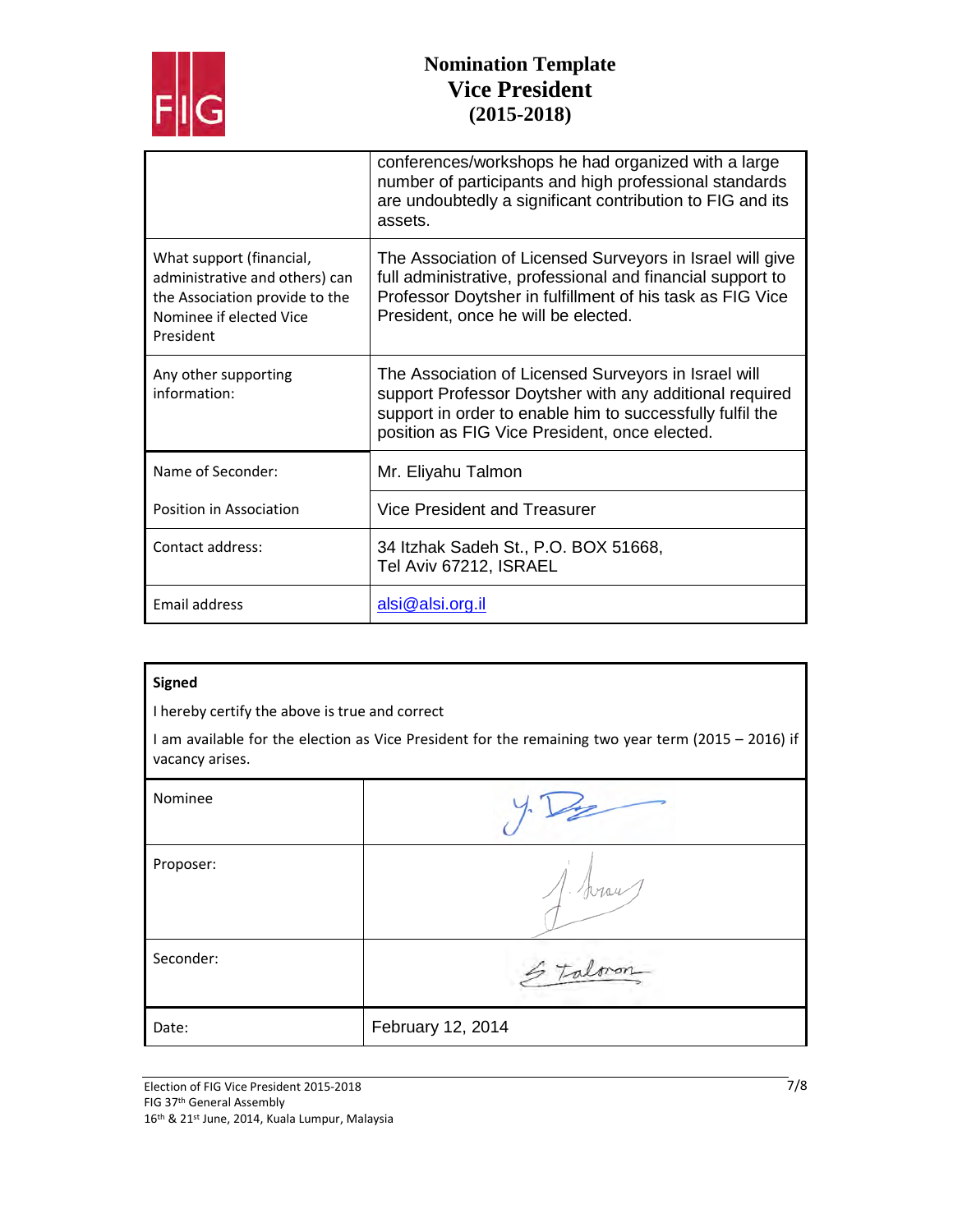

\* *Nominee is required to cancel whichever is not appropriate; and Nominee is requested to initial every page of the nomination template* 

| <b>Clarifying Notes:</b> | The Nominator (Proposer and Seconder) must be principal officers<br>٠<br>of the FIG Member Association (by principal officers, it is construed<br>as President or Chairperson, Deputy or Vice President/Chairperson,<br>Secretary General or Chief Executive Officer or equivalent position)<br>The Nomination Template must be accompanied by a letter of<br>٠<br>support from either the President or the Principal Officer of the |
|--------------------------|--------------------------------------------------------------------------------------------------------------------------------------------------------------------------------------------------------------------------------------------------------------------------------------------------------------------------------------------------------------------------------------------------------------------------------------|
|                          | nominating FIG Member Association                                                                                                                                                                                                                                                                                                                                                                                                    |
|                          | Nominating FIG Member Association should ascertain the<br>٠<br>availability of the nominee over the duration of the term of office                                                                                                                                                                                                                                                                                                   |
|                          | Nominee should preferably have prior or current responsibilities<br>within and working knowledge of FIG, its activities, aims and<br>objectives                                                                                                                                                                                                                                                                                      |
|                          | Nominee and Nominator are requested to pay attention to the<br>٠<br>Nominee's Statement and the Proposer's Statement                                                                                                                                                                                                                                                                                                                 |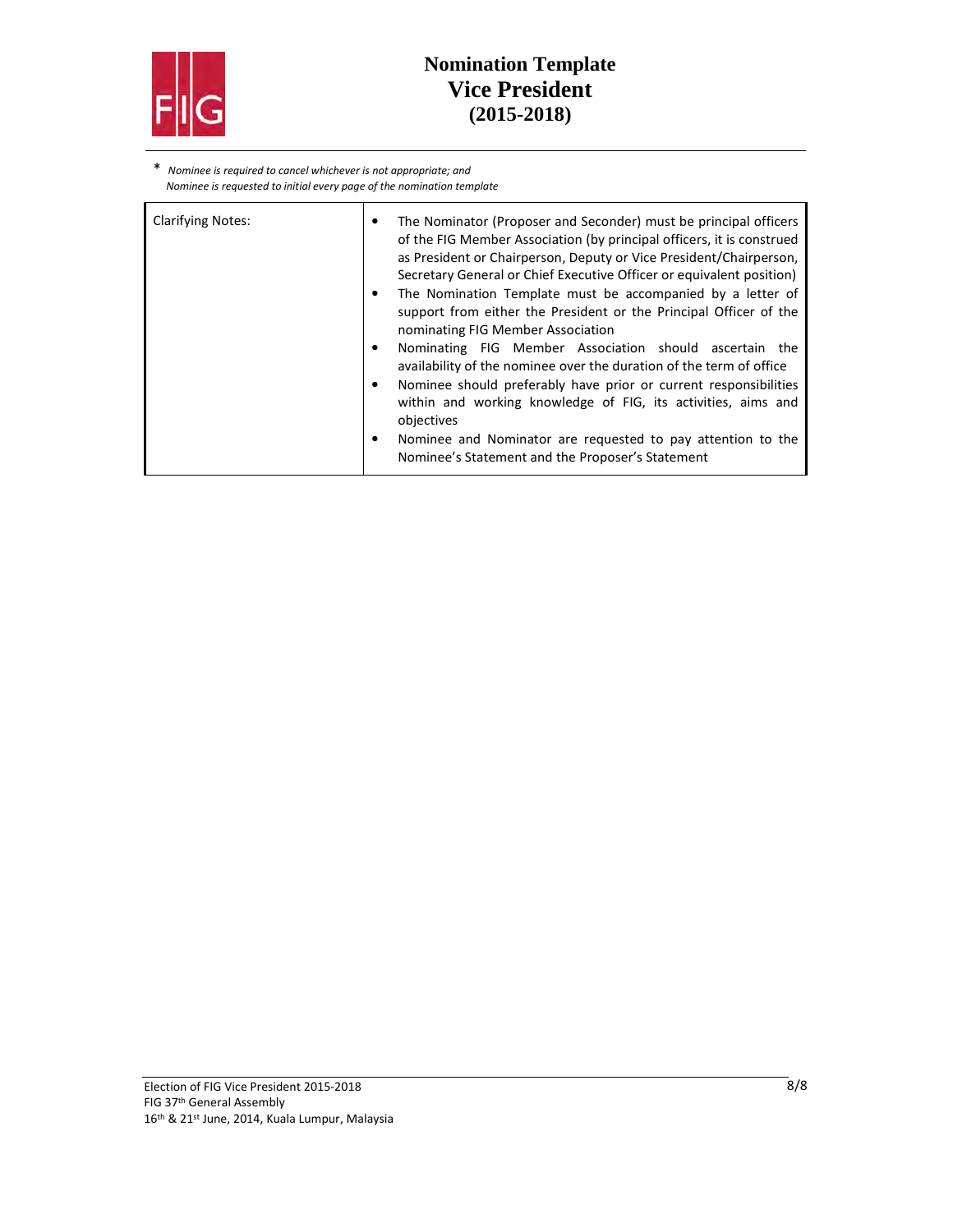

February 12, 2014

Ms. Louise Friis-Hansen FIG Manager International Federation of Surveyors, FIG Kalvebod Brygge 31-33 DK-1780 Copenhagen V DENMARK E-mail: louise.friis-hansen@fig.net

Dear Ms. Friis-Hansen,

#### Re: **Professor Dr. Yerach Doytsher – as a nominee to FIG Vice President**

Professor Dr. Doytsher holds BSc, MSc and DSc degrees in Geodetic Engineering, and is a Full Professor of Mapping and Geo-Information Engineering at the Technion. He has a long history of practical engineering and land surveying experience in the public and private sectors in Israel and has significantly contributed to our profession. In the last decade he has developed new standards and ideas in order to face the new challenges of our profession. His extensive research experience in the different aspects of cadastre, mapping and surveying, all relevant to FIG activities, is also worth mentioning.

Since 2011 Professor Doytsher is the president of The Association of Licensed Surveyors in Israel; a position that exposes him to all aspects of our profession, as well as to the aspects of related disciplines, such as Town Planning, Land Management, and Real Estate Appraisal. All are contributing to a better understanding between the professionals involved in the various activities affiliated with FIG and sister organizations.

For more than 4 decades of a professional career, Professor Doytsher has gained considerable experience both as a practitioner engineer and an academic professor researcher and teacher. He has accumulated managerial experience in the private and public sectors, as well as in the academia. He has served as head of a large government department at the Survey of Israel, was a professional manager of private firms, and served as head of departments and Faculty Dean at The Technion. This managerial experience would be very useful as a FIG Vice President.

Professor Doytsher has published more than 320 research papers and reports in international technical and scientific journals, and international and local symposia proceedings. He had participated in more than 130 conferences and congresses, and gave more than 150 presentations on various topics of geodesy, surveying, cadastre, cartography, photogrammetry, mapping and GIS, and geospatial processing. Since the 1990s, he had supervised (and continue to supervise) 65 graduate students (more than a third are PhD students).

Professor Doytsher is extensively involved in FIG issues. He is the Israeli national delegate to Commission 3 for many years now, and had participated in many FIG conferences and workshops, sharing his experience by lecturing on his fields of expertise. Since 2011, he is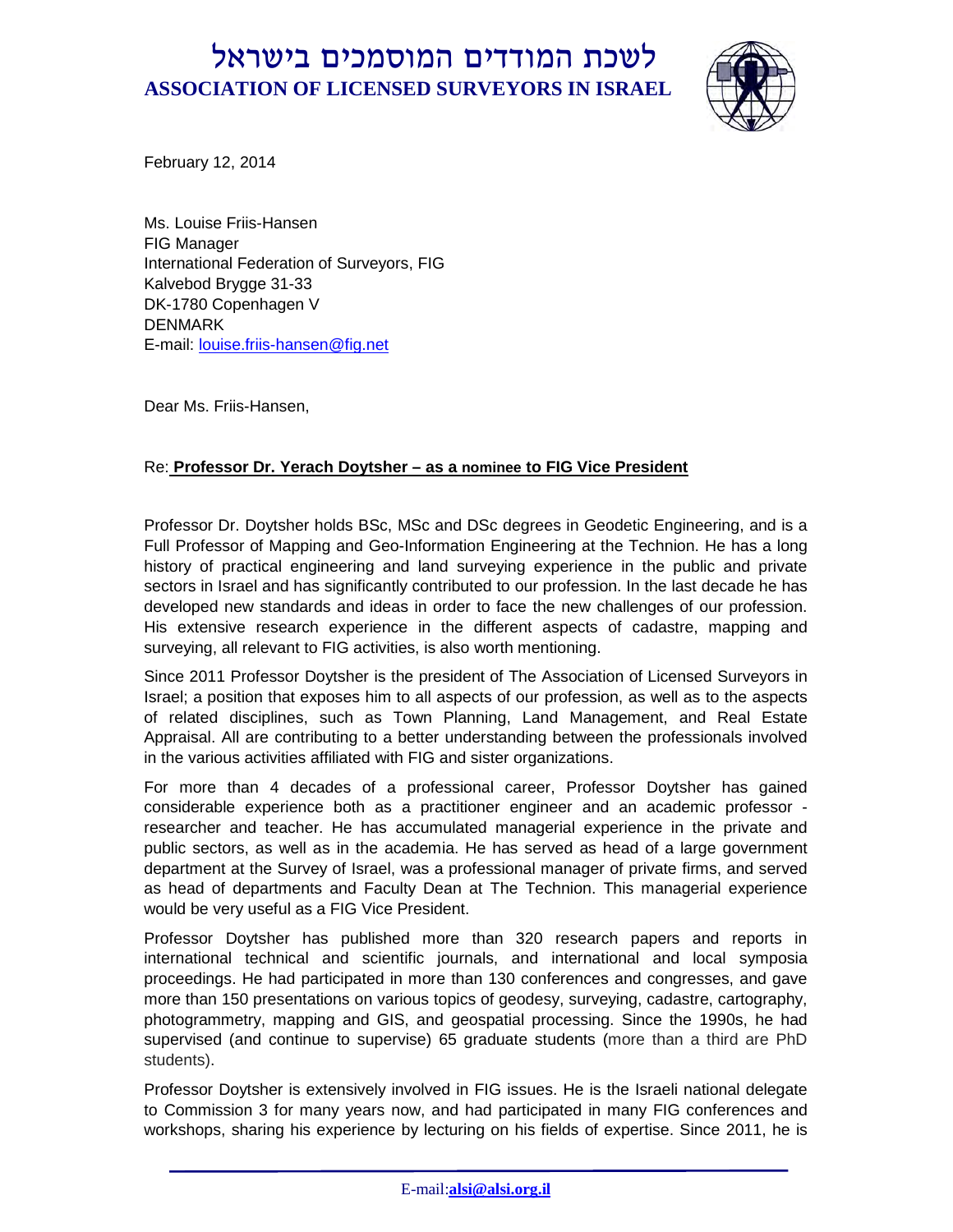

the chair of commission 3, and since 2013 he is the ACCO Represetative in the FIG council FIG. During his activities over the years in FIG in general and during the current term as chair of commission 3 in particular, he has demonstrated his professionalism and managerial capabilities, contributing greatly to the success of FIG. The annual conferences/workshops he had organized with a large number of participants having high professional standards are undoubtedly a significant contribution to FIG and its assets.

We are hereby submitting his nominee to the position of FIG Vice President for the period 2015-2018. The nomination is based on Professor Doytsher's experience, knowledge and capabilities in the areas of surveying and geo-information. However, first and foremost it is based on his international profile and his commitment to developing FIG agenda for the benefit of the surveying and mapping community worldwide. Being elected would undoubtedly contribute immensely to the international community of surveyors in general and to FIG in particular.

The Association of Licensed Surveyors in Israel will give full administrative, professional and financial support to Professor Doytsher in fulfillment of this task, once he is elected.

Yours Sincerely,

 Joseph Kraus Honorary President

 Eliyahu Talmon Vice President and Treasurer

The Association of Licensed Surveyors in Israel

Encl. Professor Doytsher's Short Curriculum Vitae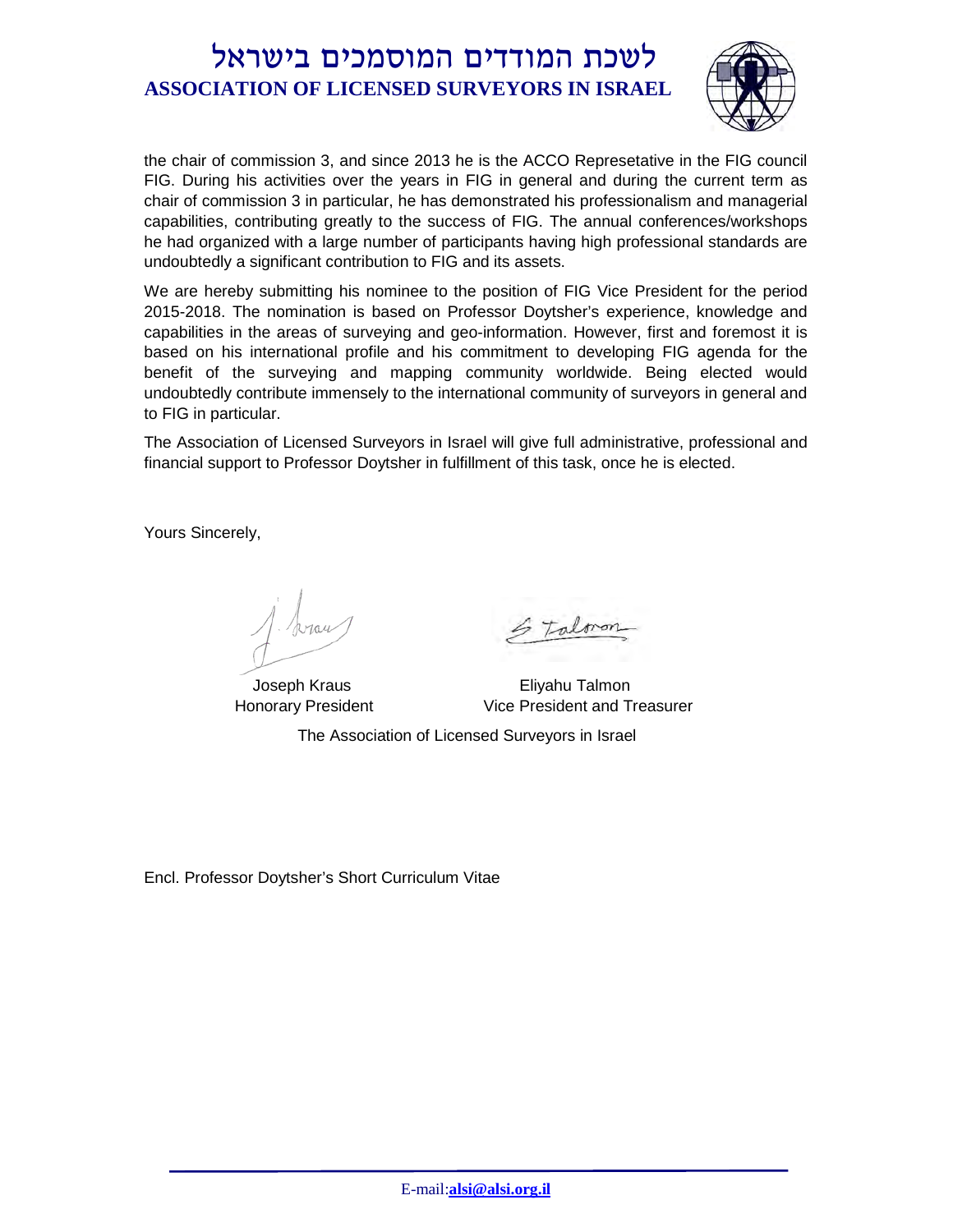

#### **Short Curriculum Vitae - Prof. Dr. Yerach Doytsher**

Professor Yerach Doytsher was born in Russia (1945) and immigrated to Israel as a young child (1950). He studied at the Technion - Israel Institute of Technology, and obtained BSc in Civil Engineering - specializing in Surveying and Geodesy - Summa Cum Laude in 1967. In 1970 he was licensed for land surveying ("Israeli Licensed Surveyor"). Later, he obtained his MSc (1973) and DSc (1979) degrees in Geodetic Engineering, also from The Technion.

In 1967 he had started his professional activity in the public sector, and worked for 8 years at the Survey of Israel (the governmental agency responsible for geodesy, mapping, cadastre and GIS). As head of the automation and computation division, he was involved in developing automation methods and techniques for plane and geodetic surveying, and in developing automation applications and projects for cadastral survey.

During the next 20 years he had worked in the private sector as a professional manager, mapping and GIS projects supervisor, and as a senior scientific consultant. He had handled topographic and cadastral engineering projects; developed geo-referenced urban databases and automated methods for town planning projects; implemented analytical and digital photogrammetry for cadastral mapping and land management, and digital terrain models for automated topographic and highway design; and, managed multi-layer wide range GIS projects. He had also acted during this period as a scientific and professional consultant to different domestic and international organizations in the fields of Geodesy, Photogrammetry, Computer Graphics, Automated Mapping, and Geographic Information Systems.

During his professional career, he had lectured since the 1970s as an Adjunct Associated Professor at several universities (Technion, Tel-Aviv University, Bar-Ilan University), tutoring mapping and geo-information engineers, surveyors and geodesics, civil engineers, and geographers.

The third period of Professor Doytsher's career had started at 1996, when he was appointed as a faculty member at The Technion, where he is today a full Professor of Mapping and Geo-Information and holder of the Abel Wolman Chair in Civil Engineering. He was responsible for updating and upgrading the previous geodetic curricula, with a significant transition from a limited geodetic program focusing mainly on geodetic aspects to a comprehensive and modern mapping and geo-information undergraduate and graduate programs. This transition was followed by a considerable increase in the number of undergraduate students, and a huge increase in the number of MSc and PhD students. In addition to teaching and research activities, he was appointed as head of the Geodetic Engineering Division (1996-2002), head of the Department of Transportation and Geo-Information Engineering (2002-2006) and Dean of the Faculty of Architecture and Town Planning (2006-2010). Nowadays, he is heading two prestigious Master programs at The Technion – Real Estate program and Urban Engineering program. Since 1999 he is also heading the Geodesy and Mapping Research Center of The Technion.

Included within the research interests and expertise of Professor Doytsher are: Geographic Information Systems in general and graphical-digital conversions in particular; Using nonlinear transformation (rubber sheeting) algorithms and techniques for maps and database conversion; Conflation and merging of digital 2D and 3D information (maps and databases); Land information and management systems in general and digital cadastre and 3 dimensional cadastre in particular; Digital terrain models (DTMs and DSMs); Digital photogrammetry and LiDAR.